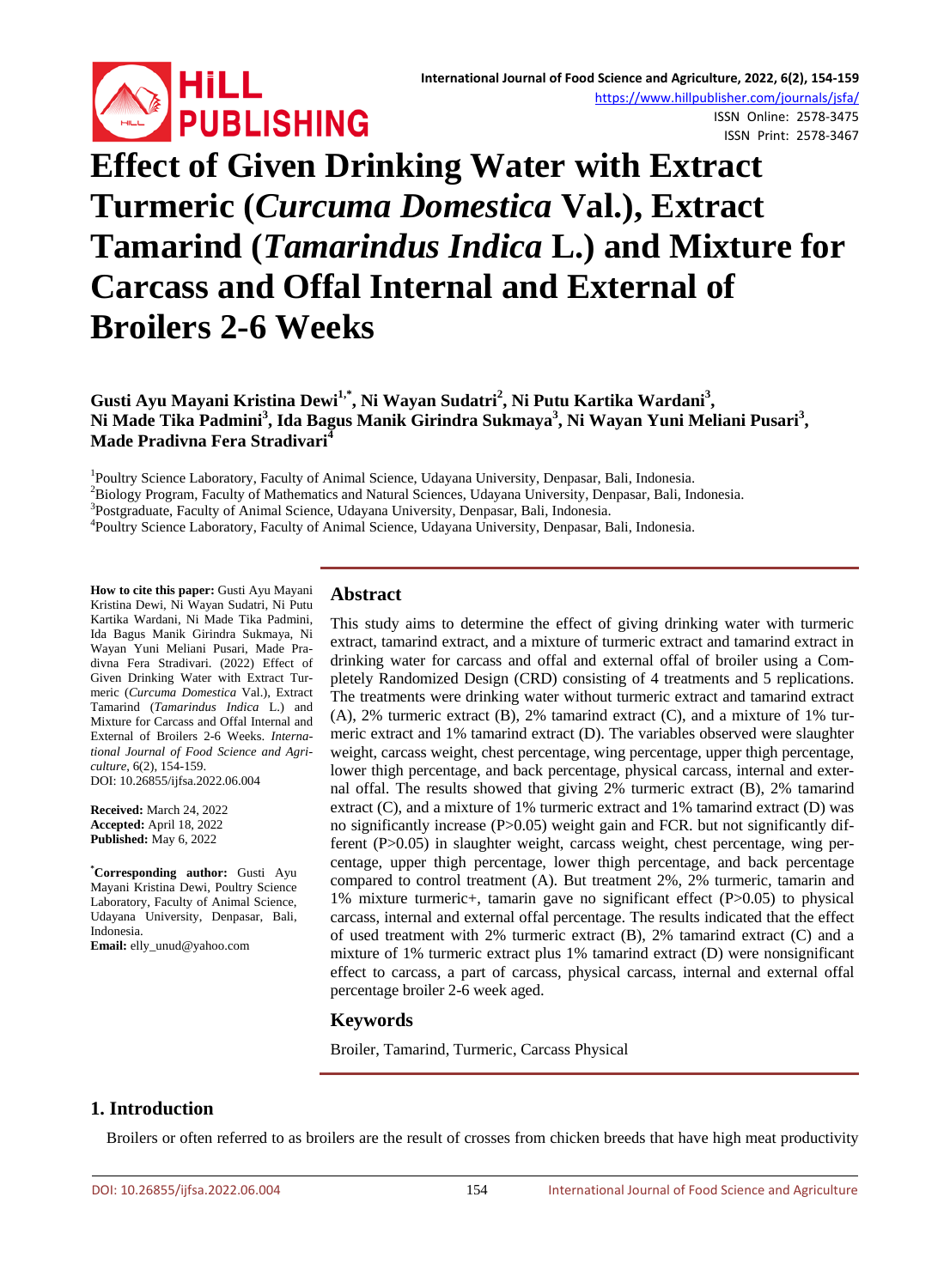[1]. According to statistical data in 2018-2020 consumption of broiler meat has increased every year, nationally the demand for broilers in 2021 was 4,034,794 ton [2]. The use of feed additive is widely used by farmer to maximize and accelerate growth. The most widely uses feed additives are antibiotics as growth promoter or antibiotic growth promoters (AGP). The provision of antibiotics in the livestock industry is also intended as a feed additive to stimulate growth (antibiotic growth promoter/AGP) increase feed efficiency and production [3]. Excessive use of antibiotics in animal rations or feed can be followed by accumulation, so that in 2018 it was prohibited in Indonesia to use them in rations [4]. Phyto biotic are claimed to be the safest additives derived from plants and have similar activity to antibiotics. Tamarind fruit is used in various therapies, making herbal medicine mixed with other ingredients, including its potential as an anticancer [5]. Tamarind mixed with mulberry c. and ginger powder is useful as a health drink, it can increase the immune response of white rats used as experimental animals [5], [6], and [7]. It is also thought to have benefits as an antioxidant. According to [5] that the use of rations containing antioxidants in livestock can reduce the effects of free radicals on the digestive tract so that it can increase ration consumption. Research by [8] Phytochemical substances contained in turmeric rhizome and tamarind fruit are flavonoids, phenols, tannins, terpenoids and vitamin C [8]. While the tamarind plant (*Tamarindus indica L.*) has antibacterial, antifungal, hypoglycemic, hypocholesterolemia, anti-inflammatory, hypolipemic and antioxidant activities [9]. According to [10], it stated that turmeric was a type of rhizome that contains active substances such as curcumin, phenol essential oils, flavonoids, alkaloids, terpenoids and tannins. These secondary metabolites were thought to inhibit the growth of fungi, especially Candida albicans. Curcumin contained in turmeric could cure osteoarthritis in patients by its ability to inhibit the NOS (nitric oxide synthase) enzyme from macrophages [11]. According to [12], broilers reared for 28 days given turmeric at a level of 16  $g/1$  liter in drinking water and given 3 times were able to improve broiler performance. On the other hand, tamarind plants (*Tamarindus indica* L.) have antibacterial, anti-fungal, hypoglycemic effects, hypocholesterolemia effects, anti-inflammatory, hypolipemic and antioxidant activities [9]. Supplementation is expected to increase feed efficiency, because the nutritional content in it can be directly absorbed by the intestinal wall without requiring a digestive process first. The results of the  $[12]$  study that broilers reared for 28 days were given turmeric with a concentration of 16 g/1 liter in drinking water and given 3 times to improve the performance of broilers. Based on the explanation of these facts, further research was carried out to determine the effect of giving turmeric and tamarind extract in drinking water to the percentage of carcass parts and physical carcass of broilers.

#### **2. Materials and methods**

#### **2.1. Place of Research**

The research took place for 4 weeks (2-6 weeks) at the Udayana University, Faculty of Animal Husbandry Farm on Sesetan street, Gang Markisa No. 5, Denpasar, Bali-Indonesia.

#### **2.2. Diets and Drinking Water**

In this study, two different rations were used, in the starter phase a commercial ration of CP 511 was used and in the finisher phase a commercial ration of CP 512 was used. The drinking water used in this study was obtained given ad libitum.

The turmeric that will be used is large turmeric or what is often referred to as "turmeric rhizome" then 1 kilogram of turmeric/tamarind is cut into small pieces then added 1 liter of water and then mashed. A mixture of turmeric extract and tamarind extract requires 500 grams of turmeric and 500 grams of crushed tamarind then added with 1 liter of water.

#### **2.3. Research Design**

The research design used was a completely randomized design (CRD), with 4 treatments and 5 replications and 5 chickens were added to each replication.

The treatment given in this study, among others:

- a) Drinking water without turmeric extract and tamarind extract.
- b) Drinking water given 2 cc/100 cc turmeric extract.
- c) Drinking water given 2 cc/100 cc tamarind extract.
- d) Drinking water mixed with 1 cc/100 cc turmeric extract and 1 cc/100 cc tamarind extract.

#### **2.4. Broiler Chicken**

Chicken randomization was carried out to select 100 broilers from 200 broilers aged 2 weeks with an average broiler weight of  $457.41 \pm 22.87$  g (Standard Deviation  $\pm 5\%$ ). Carcass and relative carcass part weights to determine at the end of the experimental periode, 5 birds from each treatment were selected, fasted overnight and sacrificed for carcass anal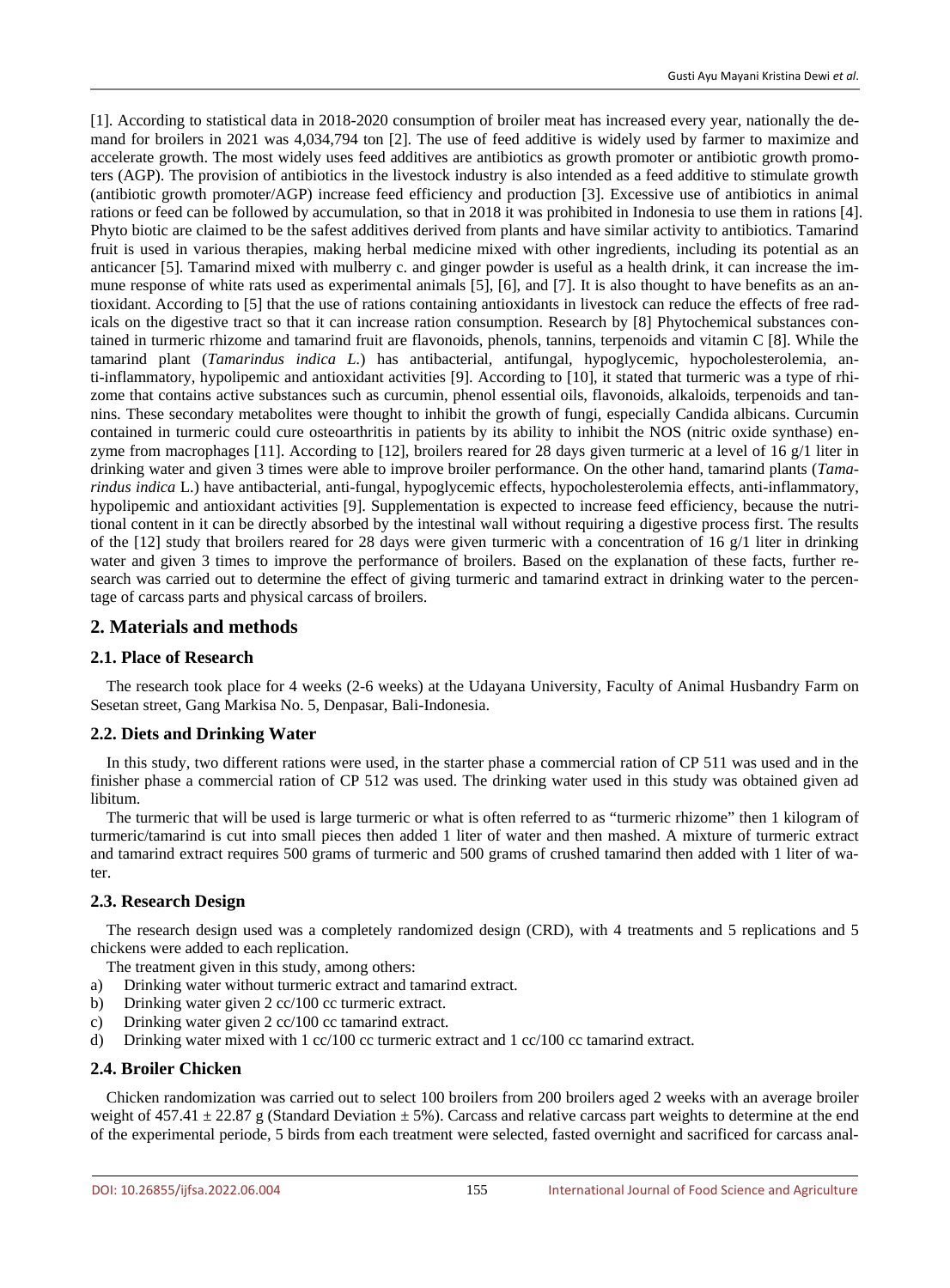ysis. All carcass traits and relative part carcass weights were expressed as a percentage of the live weights [13].

#### **2.5. Variables**

The variables observed were: slaughter weight, carcass weight, percentage (carcass, chest, wings, thighs, and back). Physic carcass and internal or external offal percentage.

#### **2.6. Statistical analysis**

The data obtained were analyzed by means of variance, if the treatments differed significantly at 5% (P<0.05), followed by Duncan's double-distance test [14].

### **3. Results and discussion**

The results of the study on the slaughter weight, carcass and apart of carcass of broilers treated with drinking water without a extract of turmeric and tamarind extract (A), drinking water with 2% turmeric extract (B), drinking water with 2% tamarind extract (C), and drinking water mixed with 1% turmeric extract and 1% tamarind extract (D) can be seen in

| Table 1. Carcass and part of carcass broilers (2-6 weeks) given turmeric extract, tamarind extract, and a mixture of turmeric |
|-------------------------------------------------------------------------------------------------------------------------------|
| extract and tamarind extract                                                                                                  |

| Variabel                  |                    | $SEM^{2)}$      |                      |                      |       |
|---------------------------|--------------------|-----------------|----------------------|----------------------|-------|
|                           | A                  | B               | $\mathcal{C}$        | D                    |       |
| Slaughter weight (g/head) | $2648.88^a$        | $2632.30^a$     | 2668.62 <sup>a</sup> | $2672.60^{\circ}$    | 28.74 |
| Carcass weight (g/head)   | $1879.80^a$        | $1871.60^a$     | $1900.00^a$          | 1911.71 <sup>a</sup> | 60.98 |
| A Part of Carcass         |                    |                 |                      |                      |       |
| Chest Percentage (%)      | $41.44^a$          | $39.59^{\rm a}$ | $41.70^a$            | $40.92^{\text{a}}$   | 0.96  |
| Wing percentage (%)       | $9.83^{a}$         | $10.83^a$       | 9.88 <sup>a</sup>    | $9.75^{\text{a}}$    | 0.36  |
| Thigh percentage (%)      | $28.94^{\text{a}}$ | $29.94^{\rm a}$ | $29.38^{a}$          | $29.70^{\rm a}$      | 1.11  |
| Back percentage (%)       | $19.79^{\text{a}}$ | $19.64^{\circ}$ | $19.04^{\text{a}}$   | $19.63^{\text{a}}$   | 0.62  |

Note : 1. Treatment of drinking water; A: Drinking water without turmeric extract and tamarind extract; B: Drinking water with 2% (2 cc/100 cc) turmeric extract.; C: Drinking water with 2% (2 cc/100 cc) tamarind extract; D: Drinking water with a mixture of 1% (1 cc/100 cc) turmeric extract + 1% (1 cc/100 cc) tamarind extract; 2. SEM: Standard Error of the Treatment Means; 3. Values with different letters in the same row are significantly different (P<0.05).

The results showed that the broilers given treatment A, B, C and D had no significant effect to carcass and part of carcass broilers (2-6 weeks). This result because broiler gave turmeric extract, tamarind extract and a mixture of turmeric extract and tamarind extract treatment gave protection against pathogen microorganism, especially in the intestines, can be inhibited so that the feed consumed can be digested, and absorbed maximally which causes the FCR value of broilers to be lower than that of broilers gives drinking water without turmeric and tamarind extract (A). According to [8] argues that turmeric extract, tamarind extract and a mixture of turmeric extract and tamarind extract have a low number of coliforms and E. coli bacteria. The content of flavonoids in the tamarind has a good antibacterial against the growth of E. coli so that the higher the concentration given, the diameter of the inhibition will increase [15], [16] and [17]. According to [18] work with duck stated that the decrease in FCR value was influenced by the increased digestibility of ration nutrients due to the presence of microbial bio supplements from termite inoculants which were able to increase ration nutrients and nutrient metabolism. Impact on the increase in final body weight and weight gain of broilers. Treatment D had a high slaughter weight of 2,762.60 g/head which was statistically nonsignificant different (P>0.05), this was because the content of curcuminoids and flavonoids in turmeric and tamarind was able to absorb the nutrients in the ration so that it could be used to increase cutting weight. According to [19], [20] which states that this increase in slaughter weight is due to increased ration consumption which is followed by an increase in food substances consumed and needed to support the production process. The highest percentage of broiler breasts was in the 2% tamarind extract treatment (C treatment), which was 41.70%. The percentage of wings in the study showed that the 2% turmeric extract (treatment B) had the highest percentages of 10.83% and 29.94% and the percentage but no significant effect (P>0.05) of broiler backs (%) in the control treatment was 19.79% is presented in Figure 1.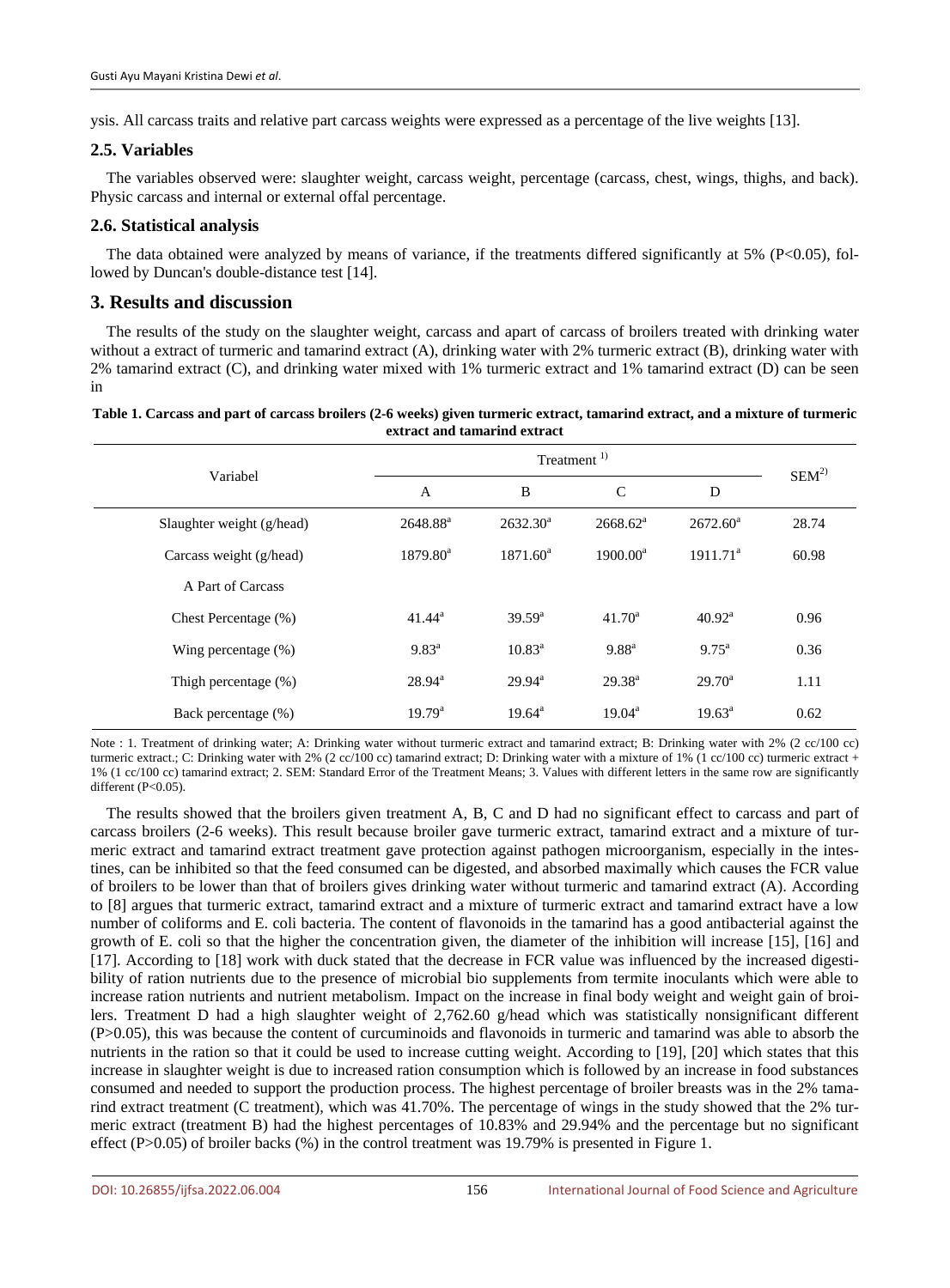

**Figure 1. The effect of treatment to part of carcass.**

The treatment A, B, C and D turmeric extract, tamarind extract, and a mixture of turmeric extract and tamarind extract B, C, D gave no significant effect  $(P>0.05)$  for carcass percentage, a part of physical carcass, internal or external offal (Table 2) .

| Table 2. The effect broilers (2-6 weeks) given turmeric extract, tamarind extract, and a mixture of turmeric extract and ta- |
|------------------------------------------------------------------------------------------------------------------------------|
| marind extract for carcass, physical carcass, internal or external offal percentage                                          |

| Variabel               |                 | $SEM^{2)}$         |                    |                    |      |
|------------------------|-----------------|--------------------|--------------------|--------------------|------|
|                        | A               | B                  | $\mathcal{C}$      | D                  |      |
| Carcass percentage (%) | $70.99^{\rm a}$ | 71.08 <sup>a</sup> | $71.20^a$          | $71.53^{\circ}$    | 2.10 |
| Meat $(\%)$            | $53.49^{\rm a}$ | $53.44^{\circ}$    | $53.54^{\circ}$    | 53.87 <sup>a</sup> | 0.04 |
| $Skin + Fat(%)$        | $15.38^{a}$     | $15.16^a$          | 14.74 <sup>a</sup> | 14.18 <sup>a</sup> | 0.01 |
| Bone $(\%)$            | $31.30^a$       | $31.40^a$          | $31.72^{\rm a}$    | $31.95^{\rm a}$    | 0.02 |
| Internal Offal (%)     | $13.36^a$       | $12.89^{a}$        | $12.83^a$          | $13.67^{\circ}$    | 0.02 |
| External Offal (%)     | $15.65^{\circ}$ | $16.03^{\rm a}$    | 15.97 <sup>a</sup> | $30.00^a$          | 0.10 |

Note: 1. Treatment of drinking water; A: Drinking water without turmeric extract and tamarind extract; B: Drinking water with 2% (2 cc/100 cc) turmeric extract; C: Drinking water with 2% (2 cc/100 cc) tamarind extract; D: Drinking water with a mixture of 1% (1 cc/100 cc) turmeric extract + 1% (1 cc/100 cc) tamarind extract; 2. SEM: Standard Error of the Treatment Means; 3. Values with different superscript in the same row are significantly different (P<0.05).

The reduction in carcass yield and physical carcass percentage it relates to percentage of internal and external offal non-significant effect (P>0.05) (Table 2). According to [21], the percentage of broiler carcasses ranged from 65%-75% of live weight. According to [22] that the percentage of carcass is influenced by several factors including; breed of livestock, feed consumed, age of livestock, sex of livestock. According to [12] broilers reared for 28 days given turmeric at a level of 16 g/1 liter in drinking water and given 3 times were able to improve broiler performance. On the other hand, tamarind plants (*Tamarindus indica* L.) have antibacterial, anti-fungal, hypoglycemic effects, hypocholesterolemia effects, anti- inflammatory, hypolipemic and antioxidant activities [19]. Bioactive compound in the herbs were beneficial in reducing the growth and population of pathogenic bacteria in the gut potentially improve the growth performance broiler chickens [23] and [24].

## **4. Conclusion**

The effect of used treatment with 2% turmeric extract (B), 2% tamarind extract (C) and a mixture of 1% turmeric extract plus 1% tamarind extract (D) were nonsignificant effect to carcass, a part of carcass, physical carcass, internal and external offal percentage broiler 2-6 week aged.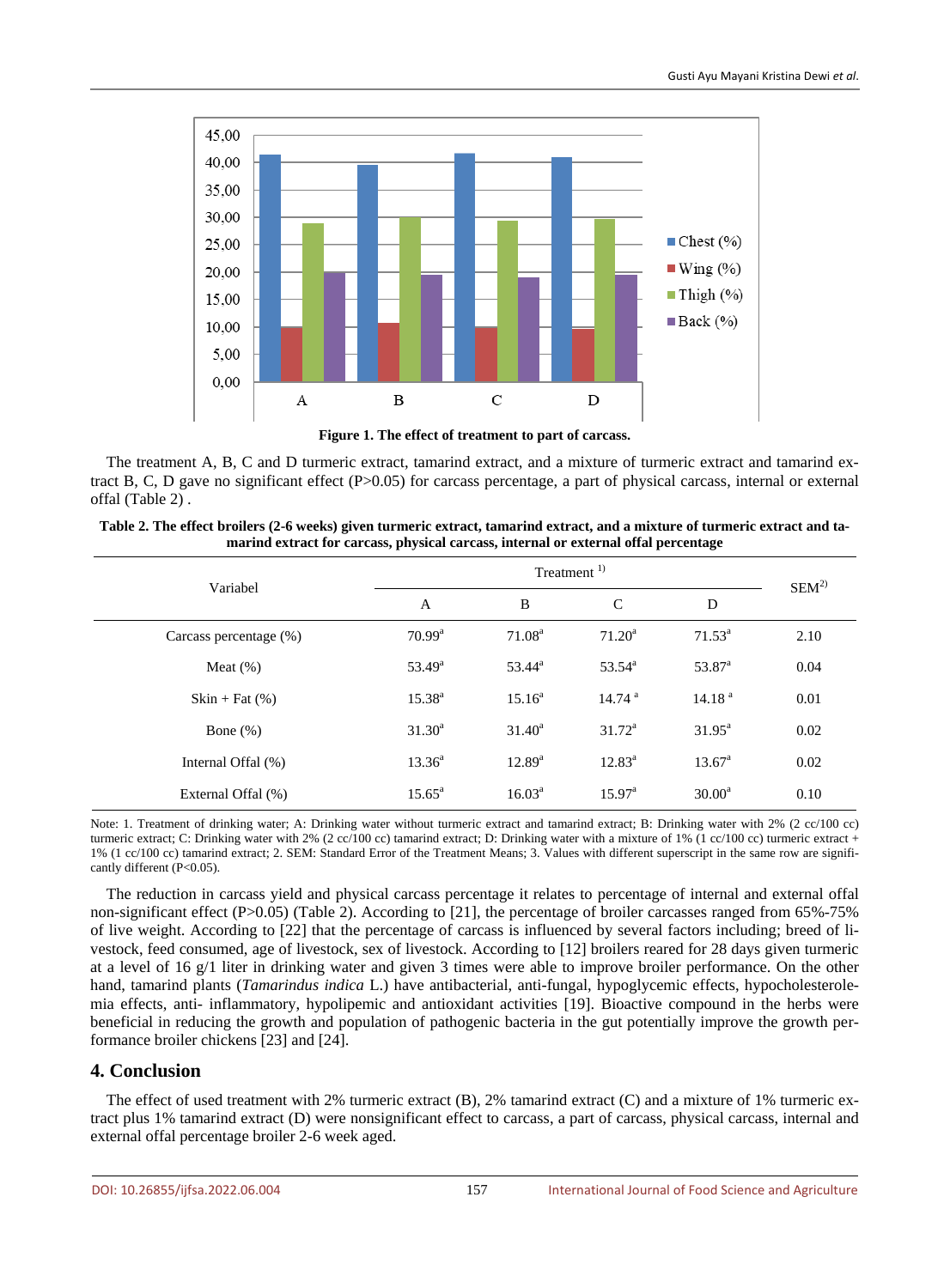## **5. Acknowledgement**

The author expresses his deepest gratitude to the Rector of Udayana University, Dean of the Faculty of Animal Science, Udayana University, Poultry Science Staff and staff for the opportunities and facilities provided to the author to attend education at the Animal Science Study Program, Faculty of Animal Science, Udayana University.

## **References**

- [1] Sinta Dewi, R. A., I. G. Mahardika, I. M. Mudita. (2020). Pengaruh Pemberian Probiotik Bakteri *Bacillus* subtilis strain BR2CL atau *Bacillus sp.* strain BT3CLTerhadap Penampilan Ayam Broiler. Fakultas Peternakan Universitas Udayana. Denpasar. Jurnal Peternakan Tropika, 8(1), 74-88.
- [2] Badan Pusat Statistik (BPS). (2020). Statistik Peternakan dan Kesehatan Hewan. Direktorat Jenderal Peternakan dan Kesehatan Hewan, Kementerian Pertanian. Indonesia. Jakarta. https://www.bps.go.id/indicator/24/488/1/produksi-daging-ayamras-pedaging-menurut-provinsi.html.
- [3] Muaz, K., M. Riaz, Saeed, A., Sungkwon, P. (2018). Antibiotic residues in chicken meat : global prevalence, threats, and decontamination strategies : a review. *Journal of Food Protection*, 81(4): 619-27.
- [4] Permentan. (2018). Peraturan Mentri Pertanian Republik Indonesia Nomor 14/permentan/PK. 358/5/2017 tentang klasifikasi obat hewan.
- [5] Putri, R. R. H. (2017). The potensi and use of *Tamarindus indica* on various therapy. Jurnal Ilmiah Kedokteran Wijaya Kusuma, 3(2), 40-54.
- [6] Martinello, F., Kannen, V., Franco, J. J., Gasparotto, B., Sakita, J. Y., Sugohara, A., Uyemura, S. A. (2017). Chemopreventive effects of a *Tamarindus indica* fruit extract against colon carcinogenesis depends on the dietary cholesterol levels in hamsters. *Food and Chemical Toxicology*, 107: 261-269. https://doi.org/10.1016/j.fct.2017.07.005.
- [7] Darningsih, S., Kusharto, C. M., Marliyati, S. A., and Rohdiana, D. (2008). Formulasi teh camelia-murbei dengan bubuk jahe (*Zingiber officinale)* dan asam jawa (T*amarindus indica*, L.) Sebagai minuman kesehatan untuk meningkatkan respon imun tikus. *Jurnal Gizi Dan Pangan*, 3(2), 61-70.
- [8] Sudatri, N. W., G. A. M. K. Dewi, I. G. Mahardika, dan I. G. N. G. Bidura. (2021). Kidney histology and broiler serum creatinine levels supplemented with a mixture of water extract of turmeric and tamarind fruit. International Journal of Fauna and Biological Studies, 2021, 8(1): 95-100.
- [9] Ferara, L. (2005). Antioxidant Activity of *Tamarindus indica* (L.). Ingredient Alimentary, 4(6), 13-15.
- [10] Pulungan, A. S. S. (2017). Aktivitas antijamur ekstrak etanol daun kunyit (*Curcuma longa* Linn.) terhadap jamur *Candida albicans*. Biolink (Jurnal Biologi Lingkungan, Industri, Kesehatan), 3(2): 124-28.
- [11] Kertia, N., Asdie, A. H., Wasilah-Rochmah, Marsetyawar. (2012). Berbagai Keluhan Fisik Yang Dialami Pasien Osteoartritis Akibat Terapi Natrium Diklofenak Dibandingkan Kurkuminoid Ekstrak Rimpang Kunyit. *Bul. Penelitian Kesehatan*, 39(3): 145-153.
- [12] Akhmad, S. (2017). Performa Ayam Broiler yang Diberi Air Minum dengan Penambahan Kunyit (*Curcumadomestica Vahl.*). Skripsi. Sarjana Peternakan. Departemen Ilmu Produksi dan Teknologi Peternakan. Institut Pertanian Bogor. Bogor.
- [13] Soeparno. (2009). Ilmu dan Teknologi Daging. Gajah Mada University Press. Yogyakarta.
- [14] Steel, R. G. D., dan J. H. Torrie. (1993). Prinsip dan Prosedur Statistika (terjemahan Principle and Procedure of Statistics oleh B. Sumantri). Gramedia Pustaka Utama. Jakarta.
- [15] Dani, I. W., Nurtjahja, K., and Zuhra, C. F. (2012). Penghambatan Pertumbuhan Aspergillus Flavus Dan Fusarium Moniliforme Oleh Ekstrak Salam (*Eugenia polyantha*) dan kunyit (*Curcuma domestica*). *Saintia Biologi*, 1(1): 8-14.
- [16] Li, J. Leblois, B. Taminisu, M. Schroyest, Y. Beckers, J. Bindelle, and N. Everaert. (2018). The effect of inulin and wheat bran on internal health health and microbiota in the early life of broiler chickens. *Poult. Sci.*, 97: 3156-3165. https://doi.org/ 10.3382/ps/pey195.
- [17] Sapsuha, Y. E. Suprijatna, S. Kismiati, and S. Sugiharto. (2021). Combination of probiotic and phythobiotic and phythobiotic as an alternative for antibiotic growth promotor for broilers chickens -a review. *Livest.Res.Rural Dev.*, 33: 1-8.
- [18] Laksmi Dewi, M. P., N. S. Sutama, G. A. M. Kristina Dewi. (2018). Pengaruh penggunaan biosuplemen mengandung bakteri probiotik selulolitik asal rayap *(Termites sp.)* terhadap produktivitas itik bali jantan. Majalah Ilmiah Peternakan. ISSN:0853-8999. 21(1), 1-6.
- [19] Pratama, A., Yudiarti, T., Sugiharto, S., and Ayaşan, T. (2022). Blood and Intestine Profile of Broilers Fed Averrhoa bilimbi Fruit, Wheat Bran, and Yeast Blends. *Tropical Animal Science Journal*, 45(1), 44-55. https://doi.org/10.5398/tasj.2022.45.1.44.
- [20] Prawira, I. N., I. M. Suasta, dan I P. A. Astawa. (2019). Pengaruh Pemberian Probiotik Melalui Air Minum Terhadap Bobot dan Potongan Karkas Broiler. Jurnal Peternakan Tropika, Vol. 7(3): 958-969.
- [21] Salam, S., Fatahilah, A., Sunarti, D., and Isroli, I. (2017). Berat karkas dan lemak abdominal ayam broiler yang diberi tepung jintan hitam (Nigella sativa) dalam ransum selama musim panas. *Sains Peternakan*, 11(2), 84.